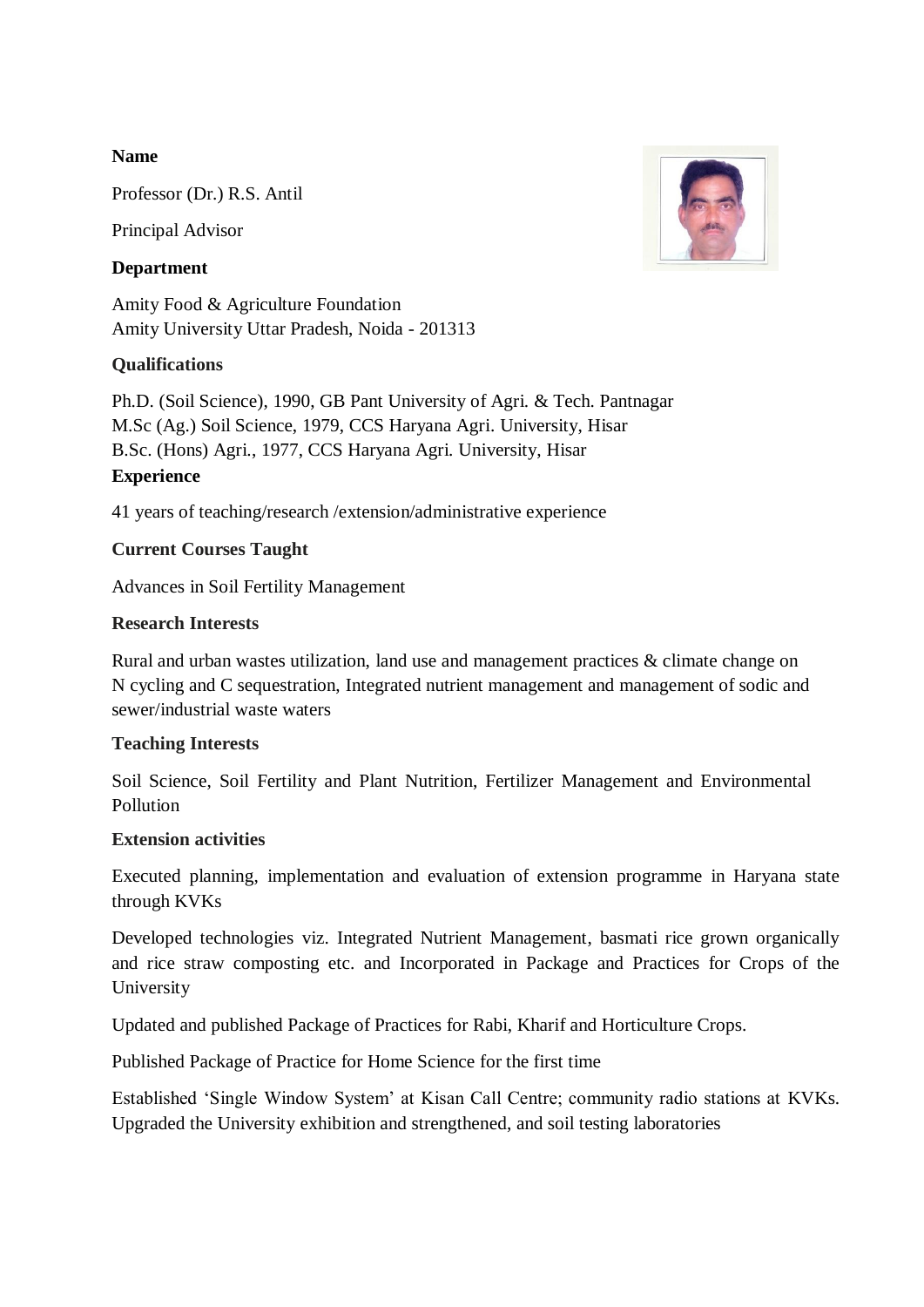Organized Agricultural Officers' Workshop for *Rabi* and *Kharif* crops, Krishi Mela (*Rabi and Kharif)* and Kisan Diwas

Demonstrated technologies at farmers field and organized field days, Mini Kisan Melas campaigns, Kisan Goshthies/Training camps, group meetings and Udyan Goshthies/Gyan Diwas/Kheti Diwas for the benefit of the farmers.

# **Publications (Top 20)**

- **A) ORCID ID:<http://orcid.org/0000-0002-7134-4025>**
- **B) Google Scholar ID [https://scholar.google.com/citations?hl=en&user=LQYQS\\_EAAAAJ&view\\_op=l](https://scholar.google.com/citations?hl=en&user=LQYQS_EAAAAJ&view_op=list_works&sortby=pubdate) [ist\\_works&sortby=pubdate](https://scholar.google.com/citations?hl=en&user=LQYQS_EAAAAJ&view_op=list_works&sortby=pubdate)**
- 1. Sheoran, Sunita, Dev Raj, Antil, R.S., Mor, V.S. and Grewal, K.S. (2020) Soil microbial properties influenced with long term application of manures and fertilizers. Indian J. Agric. Sci. 90: 178-182 **(NAAS impact factor 6.23)**.
- 2. Meena, M.D., Yadav, R..K., Narjary, B., Yadav, Gajender, Jat, H.S., Sheoran, P., Meena, M.K., Antil, R.S., Meena, B.L., Singh, H.V., Meena, Vijay Singh, Rai, P.K., Ghosh, Avijit, Moharana, P.C. (2019). Municipal solid waste (MSW): Strategies to improve salt affected soil sustainability: A review. Waste Management 84: 38–53 **(NAAS impact factor 10.22)**
- 3. Antil, R.S. (2015). Problems and prospectus of utilization of sewage and industrial wastewaters in agriculture. Toxicol. Environ. Chem. 96(8): 1260-1271 **(NAAS impact factor 6.90)**
- 4. Dev Raj and Antil, R.S. (2012). Phytotoxicity evaluation and response of wheat to agro-industrial waste composts. Arch. Agron. Soil Sci. 58: 73-84 **(NAAS impact factor 8.14)**
- 5. Dev Raj and Antil, R.S. (2012). Evaluation of maturity and stability parameters of composts prepared from farm wastes. Arch. Agron. Soil Sci. 58: 817-832 **(NAAS impact factor 8.14)**
- 6. Dev Raj and Antil, R.S. (2011). Evaluation of maturity and stability parameters of composts prepared from agro-industrial wastes. Biores. Techn. 102: 2868-2873 **(NAAS impact factor 11.65)**.
- 7. Antil, R.S., Bar-Tal, A., Fine, P. and Hadas, A. (2011). Predicting N and C mineralization of composted manure and sewage sludge in soil. Compost Sci. Util. 19: 33-43 **(NAAS impact factor 6.70)**
- 8. Antil, R.S. and Singh, M. (2007). Effects of organic manures and fertilizers on organic matter and nutrients status of the soil. Arch. Agron. Soil Sci. 53: 519-528 **(NAAS impact factor 8.14)**
- 9. Gerzabek, M.H., Antil, R.S., Kogel-knabner, I., knicker, H., Kirchmann, H. and Haberhauer, G. (2006). How are soil use and management reflected by soil organic matter characteristics: a spectroscopic approach. Eur. J. Soil Sci. 57: 485-494 **(NAAS impact factor 9.48)**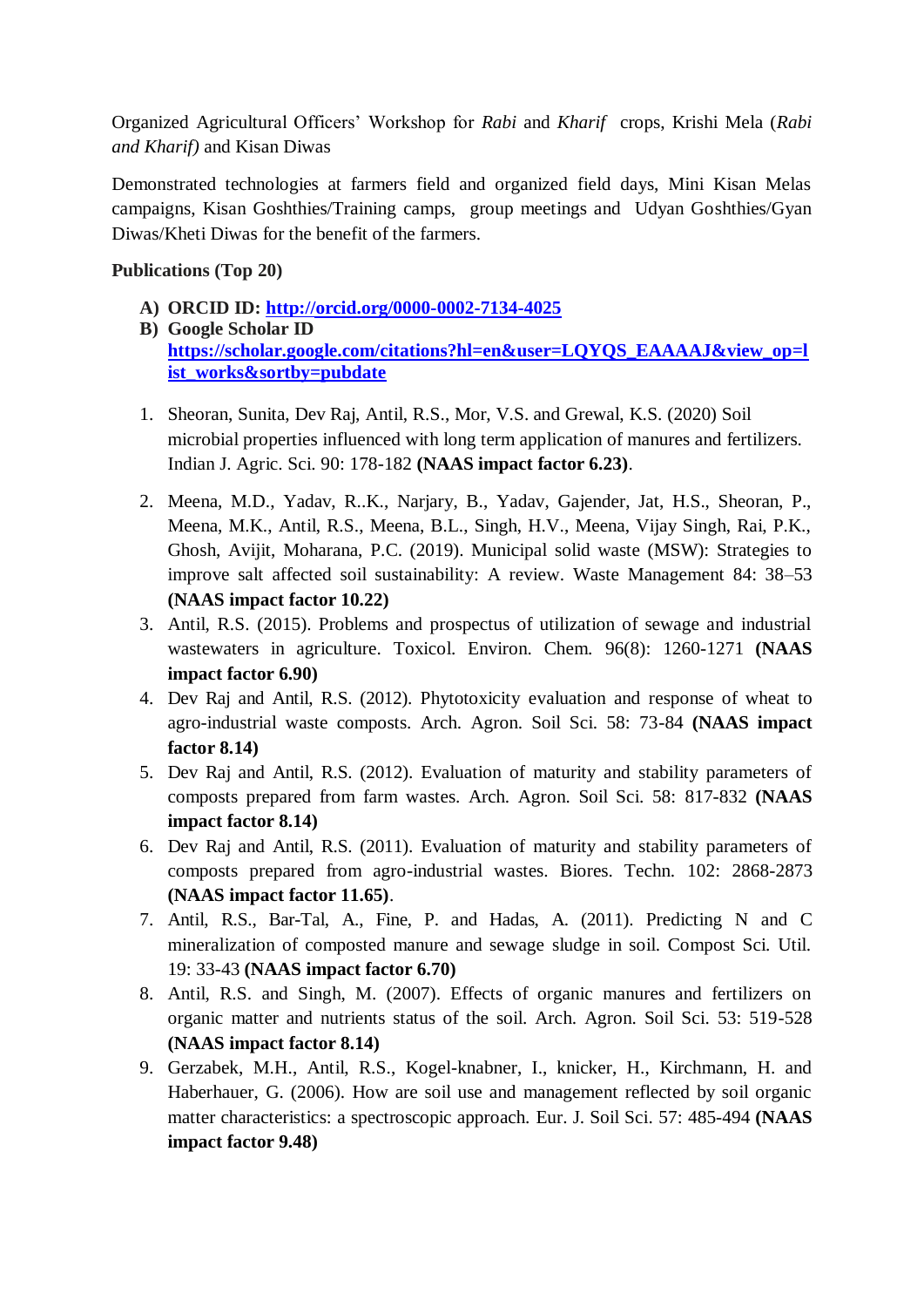- 10. Antil, R.S., Gerzabek, M.H., Haberhauer, G. and Eder, G. (2005). Long-term effects of cropped vs fallow and fertilizer amendments on soil organic matter. 1. Organic carbon. J. Plant Nutr. Soil Sci. 168: 108-116 **(NAAS impact factor 8.10)**.
- 11. Antil, R.S., Gerzabek, M.H., Haberhauer, G. and Eder, G. (2005). Long-term effects of cropped vs fallow and fertilizer amendments on soil organic matter. 2. Nitrogen. J. Plant Nutr. Soil Sci. 168: 212-218 **(NAAS impact factor 8.10)**
- 12. Antil, R.S., Lovell, R.D., Hatch, D. and Jarvis, S.C. (2001). Mineralization of nitrogen in permanent pastures amended with fertilizer or dung. Biol. Fertil. Soils 33: 132-138 **(NAAS impact factor 9.68)**.
- 13. Hatch, D, Lovell, R.D., Antil, R.S., Jarvis, S.C. and Owen, P. (2000). Nitrogen mineralization and microbial activity in permanent pasture amended with fertilizer or dung. Biol. Fertil. Soils 30: 288-293 **(NAAS impact factor 9.68)**
- 14. Gupta, A.P., Narwal, R.P. and Antil, R.S. (1998) Sewer waters composition and their effect on soil properties. Bioresour. Technol. 65: 171-173 **(NAAS impact factor 11.65)**
- 15. Narwal, R.P., Antil, R.S. and Gupta A.P. (1992). Soil pollution through industrial effluent and its management. J. Soil Contamination 1: 265-272 (now **Soil** Sediment **Contamination) (NAAS impact factor 7.21)**
- 16. Antil, R.S., Narwal, R.P. and Gupta, A.P. (1992). Urease activity and urea hydrolysis in soils treated with sewage. Ecol. Engg. 1: 229-237 **(NAAS impact factor 8.91)**
- 17. Antil, R.S., Gangwar, M.S. and Kumar, V. (1992). Transformation and movement of urea in soil as influenced by water application rate, moisture management regime and initial moisture content. Arid Soil Res. Rehabil. 6: 319-325 **(now Arid Land Res. Manag.) (NAAS impact factor 7.02**
- 18. Yadav, D.S., Antil, R.S., Singh, M. and Kumar, V. (1986). Effect of N and Zn on number of nodules, nodule weight, leghaemoglobin content, N utilization and fixation in cowpea (*Vigna unguiculata* L. Walp.). Agrochimica 30: 253-257 **(NAAS impact factor 6.45)**.
- 19. Yadav, D.S., Antil, R.S., Kumar, V. and Singh, M. (1985). Effect of P and Zn application on dry matter yield and their concentration and uptake in cowpea (*Vigna unguiculata* L. Walp.). Z. Pflanzen. Bodenk. 148: 233-240 (now J. Plant Nutr. Soil Sci.) **(NAAS impact factor 8.10)**
- 20. Gupta, A.P., Gupta, V.K., Antil, R.S. and Nath, J. (1985). Possible losses of plant nutrients from biogas slurry. Agric. Waste 12: 317-320 (now Biores. Techn.) **(NAAS impact factor 11.65)**

## **Professional Affiliations**

Former Professor & Head, Department of Soil Sciences, CCS HAU Hisar

Former Director Extension Education, CCS HAU Hisar

Life member of Indian Society of Soil Science

Member of Japanese Society of Soil Science and Plant Nutrition

Member Board of Studies, College of Agriculture, CCS HAU Hisar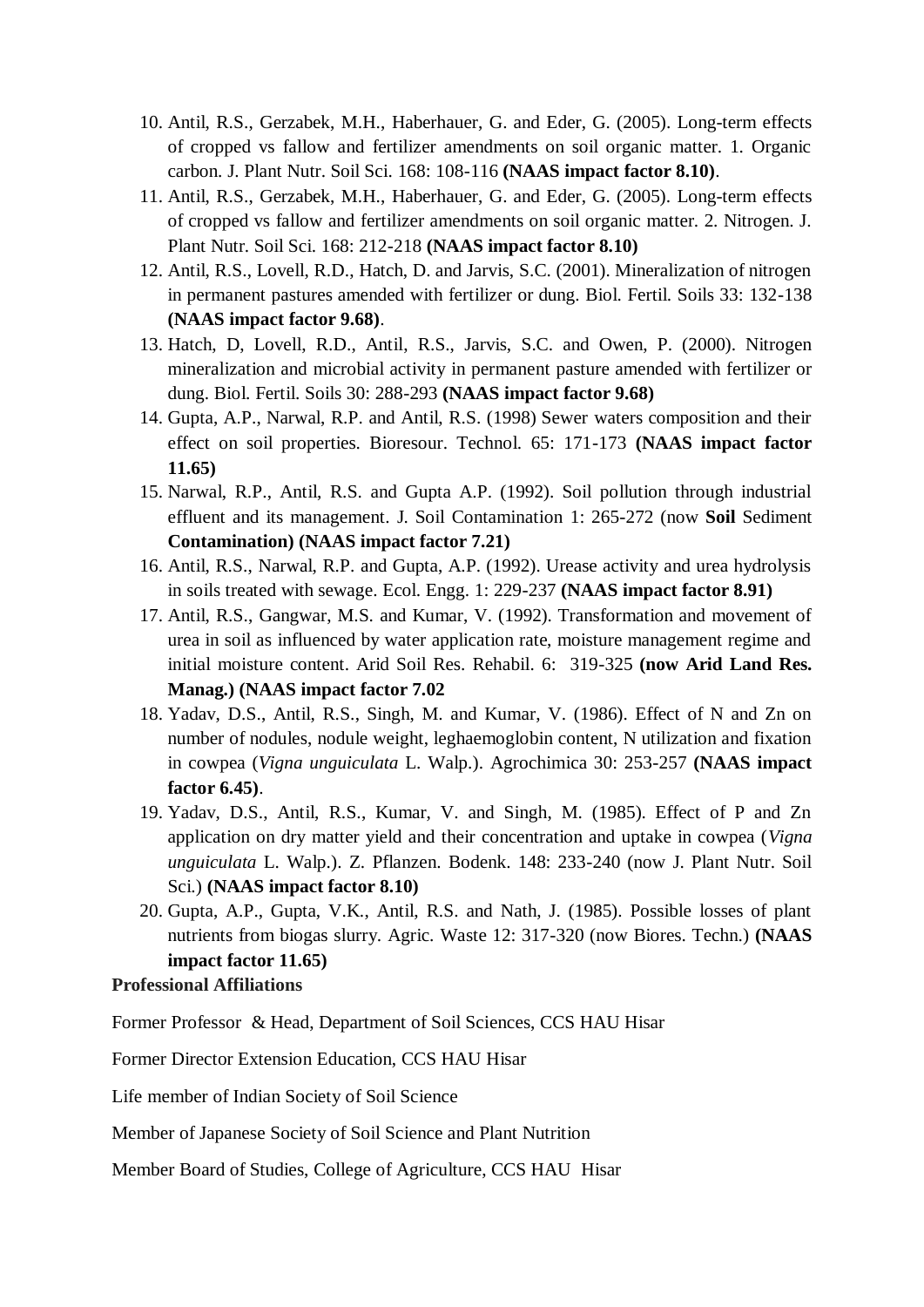Convener, College Project Review Committee, College of Agriculture, CCS HAU Hisar

Chairman, Departmental Advisory Committee, Depart. of Soil Sci., CCS HAU

President, CCS HAU Chapter of Indian Society of Soil Science.

Member of the Haryana State Council for Science and Technology for administrative and management of the affairs and finance of the state council

Member of Court and Budget Advisory Committee of CRS University

Member of Advisory committee of NABARD

Member, PNB farmers Training Centre, Suchakhera

Member, AIR Advisory Committee, Hisar

Member, HAMETI Jind Coordination Committee

Member, Academic Council, CCS HAU Hisar

Secretary, Extension Advisory Committee, CCS HAU Hisar

## **Professional Activities**

Principal Advisor (Soil Sciences)

Reviewer of various national & International Scopus rated journals (Journal of Indian Society of Soil Science, Archives of Agronomy and Soil Science, Biology and Fertility of Soils, Waste and Biomass Valorization, Journal of Soil Science and Plant Nutrition, Cereal Research Communications and Journal of Agricultural Science and Technology)

Honored to be an expert member for recruitments, assessment, examiner and research review committee of different universities.

Organized several training programmes, seminar/symposium as Chairman, and Secretary/ Convener

Talks/Lead/Plenary Talks and Contributed papers on International / National Platforms

**Other Achievements (**Awards and Fellowships)

**Awards**

- International Potash Institute (IPI)-Fertilizer Association of India (FAI) Award 2015
- Dhiru Morarji Memorial FAI Best Paper Award 2001, 2011 and 2014 in Agricultural **Sciences**
- Sriram FAI Best Paper Award 2013 in Agricultural Sciences.
- Best Oral Paper presentation Award 2012
- Potash and Phosphate Institute of Canada Distinguish Teacher Award 2010
- FAI Golden Jubilee Award 2009
- Awarded advance increments in 1988 by CCS HAU, Hisar in recognition of outstanding research work done in the field of Soil Science